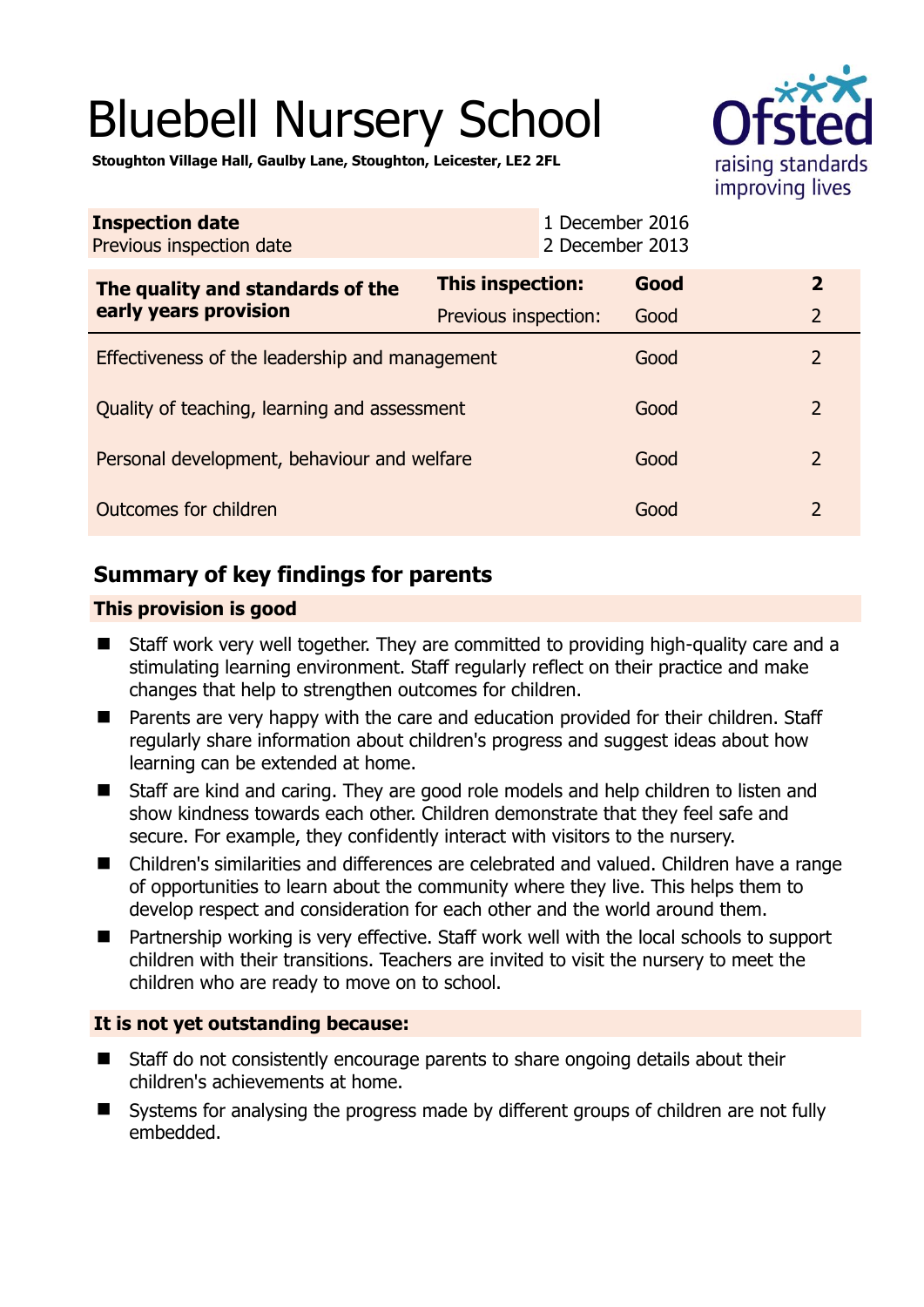## **What the setting needs to do to improve further**

#### **To further improve the quality of the early years provision the provider should:**

- explore different ways to encourage parents to share ongoing information about their children's learning and achievements at home
- $\blacksquare$  strengthen the current arrangements for comparing the progress made by different groups of children.

#### **Inspection activities**

- The inspector spoke to parents during the inspection and took account of their views.
- The inspector observed the quality of teaching during activities and assessed the impact this has on children's learning.
- The inspector completed a joint observation with the nursery manager.
- The inspector spoke to members of staff and children at appropriate times throughout the inspection.
- The inspector held a meeting with the nursery manager. She looked at relevant documentation, such as the nursery's self-evaluation, policies and procedures and evidence of the suitability of staff working at the nursery.

#### **Inspector**

Teresa Lester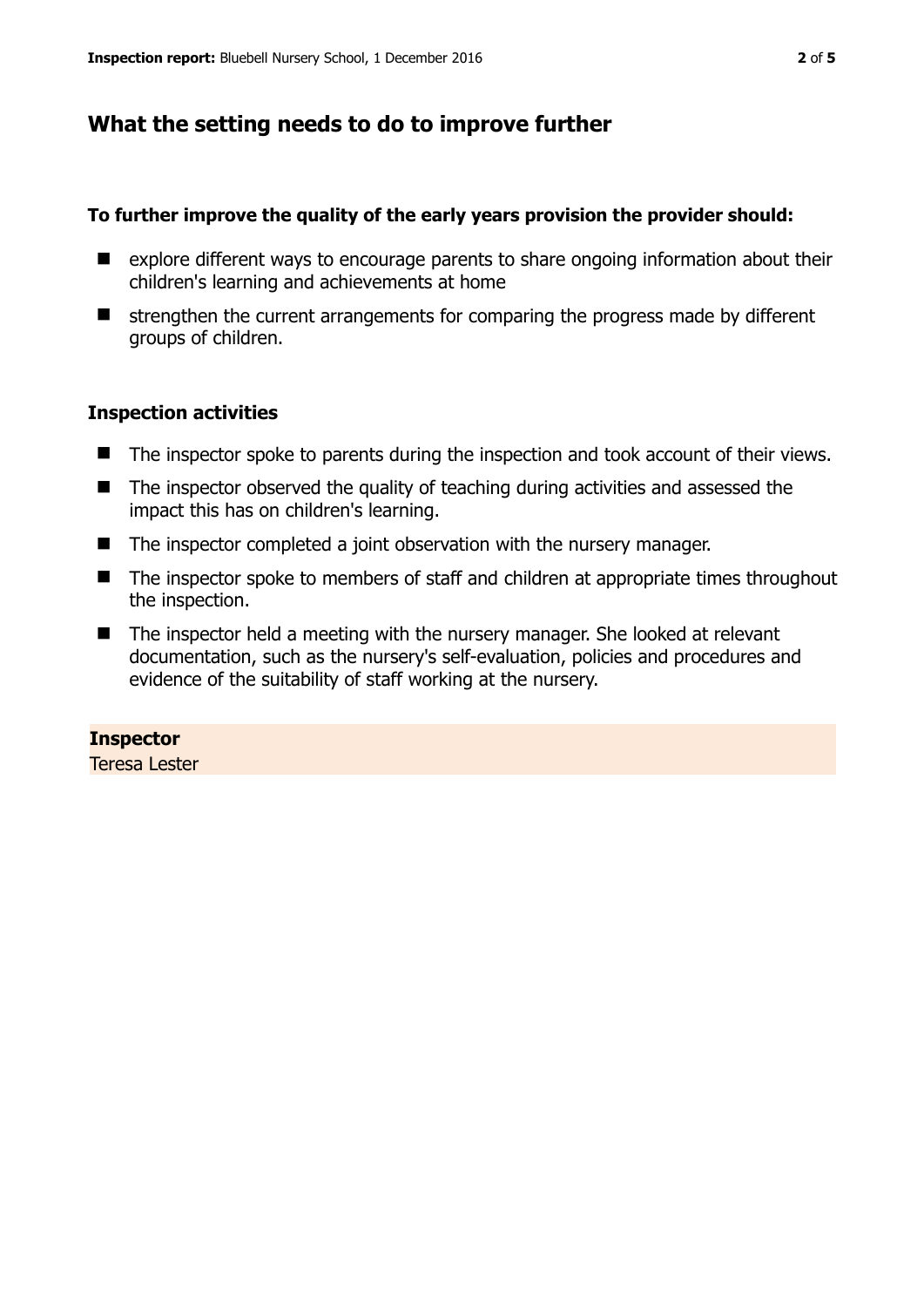## **Inspection findings**

#### **Effectiveness of the leadership and management is good**

The arrangements for safeguarding are effective. Staff understand the safeguarding procedures, which they follow closely to help protect children's welfare and safety. They are alert to the signs that indicate a child may be at risk. Staff know how to report concerns in line with local procedures. Robust risk assessment procedures help to ensure that staff are vigilant about any potential hazards, so they can minimise these appropriately. Effective performance management and professional development procedures enable appropriate training and mentoring to be identified for staff. This helps improve staff's teaching further.

## **Quality of teaching, learning and assessment is good**

Staff undertake observations of children's learning and make accurate assessments about what they know and can do. Children are provided with a good balance of child-initiated and adult-led activities. Children show high levels of engagement during their play. They develop a good understanding of the natural environment and animal life. Children enjoy regular visits to the nursery allotment, where they grow vegetables and fruit. They delight in finding insects and learn how to care for wildlife, such as hedgehogs and birds. Children enjoy practising early writing as they use their fingers to make marks in a tray filled with glitter and flour. Children sing a selection of familiar songs and rhymes and enjoy looking at books. Staff introduce mathematical language, such as number and size, as children build towers from large bricks.

#### **Personal development, behaviour and welfare are good**

The key-person system is very effective. Children develop trusting relationships with staff and settle into nursery very quickly. Staff have high expectations and a consistent approach to managing children's behaviour. They give children lots of praise and encouragement and support them to work together. Children develop a sense of respect and understanding for one another and begin to form friendships. Children develop healthy lifestyles. They learn about the importance of exercise as they feel their heartbeat following a movement session. Children eat healthy snacks, help themselves to drinks of water and enjoy regular fresh air and exercise, including going on outings into the village to extend their understanding of the wider world.

#### **Outcomes for children are good**

Children make consistently good progress from their starting points. They enjoy their learning and are motivated and enthusiastic to take part in activities. Children confidently explore the environment, select resources and lead their own learning. They seek out friends to join their play. Children's emerging literacy skills are supported effectively through a range of appealing activities. They are learning to solve problems, count, recognise shapes and compare sizes. Children learn valuable skills in readiness for their future learning, including their move on to school.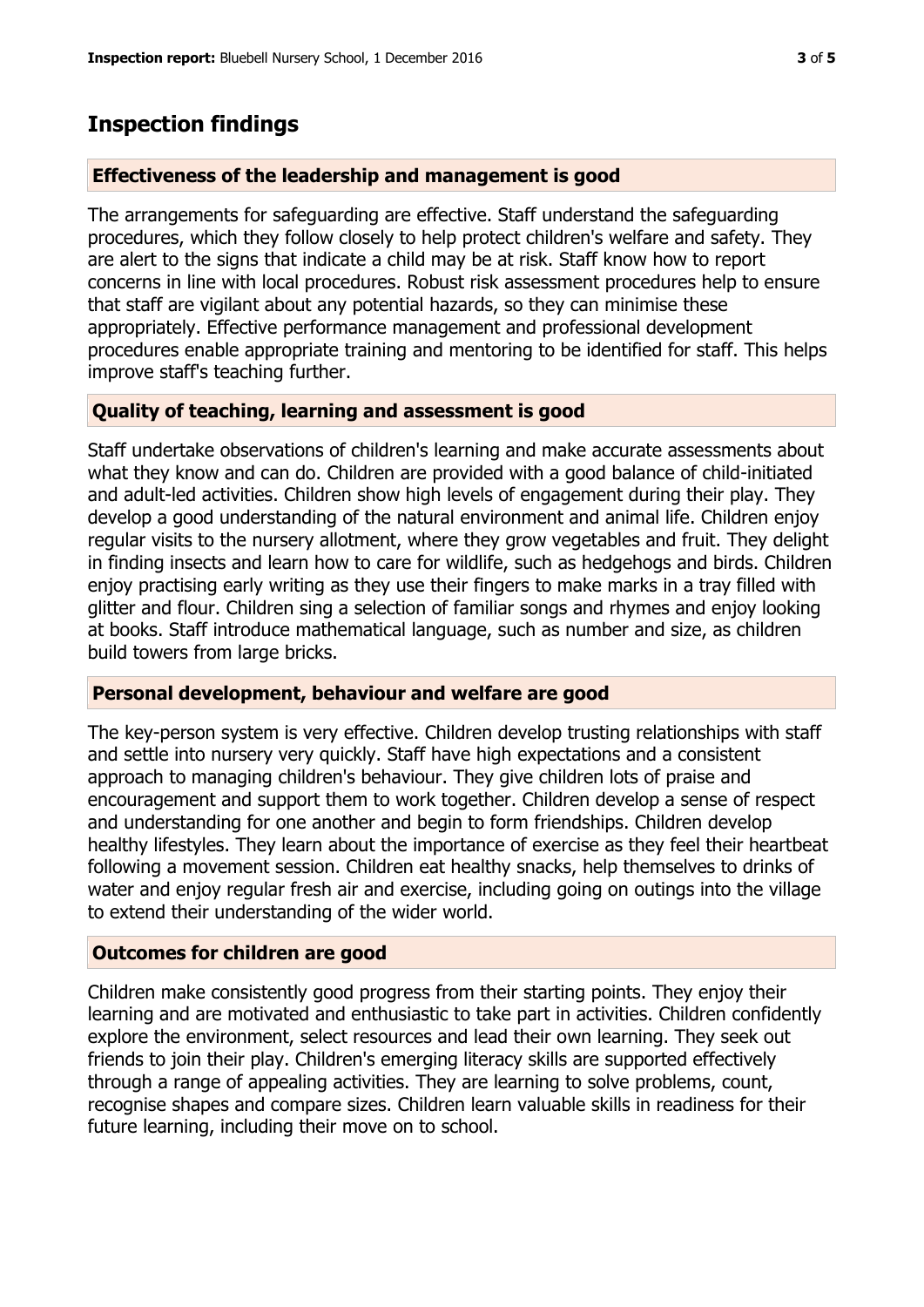# **Setting details**

| Unique reference number                             | EY448856                                                                             |
|-----------------------------------------------------|--------------------------------------------------------------------------------------|
| <b>Local authority</b>                              | Leicestershire                                                                       |
| <b>Inspection number</b>                            | 1066000                                                                              |
| <b>Type of provision</b>                            | Sessional provision                                                                  |
| Day care type                                       | Childcare - Non-Domestic                                                             |
| <b>Registers</b>                                    | Early Years Register, Compulsory Childcare<br>Register, Voluntary Childcare Register |
| Age range of children                               | $2 - 5$                                                                              |
| <b>Total number of places</b>                       | 16                                                                                   |
| Number of children on roll                          | 22                                                                                   |
| Name of registered person                           | <b>Bluebell Nursery School Stoughton Limited</b>                                     |
| <b>Registered person unique</b><br>reference number | RP531714                                                                             |
| Date of previous inspection                         | 2 December 2013                                                                      |
| <b>Telephone number</b>                             | 0                                                                                    |

Bluebell Nursery School was registered in 2012. The nursery employs four members of childcare staff. Of these, two hold appropriate early years qualifications at level 3. The nursery opens Monday, Tuesday and Thursday, term time only. Sessions are from 8.45am until 2.45pm. The nursery provides funded early education for two-, three- and four-yearold children.

This inspection was carried out by Ofsted under sections 49 and 50 of the Childcare Act 2006 on the quality and standards of provision that is registered on the Early Years Register. The registered person must ensure that this provision complies with the statutory framework for children's learning, development and care, known as the early years foundation stage.

Any complaints about the inspection or the report should be made following the procedures set out in the guidance 'Complaints procedure: raising concerns and making complaints about Ofsted', which is available from Ofsted's website: www.gov.uk/government/organisations/ofsted. If you would like Ofsted to send you a copy of the guidance, please telephone 0300 123 4234, or email enquiries@ofsted.gov.uk.